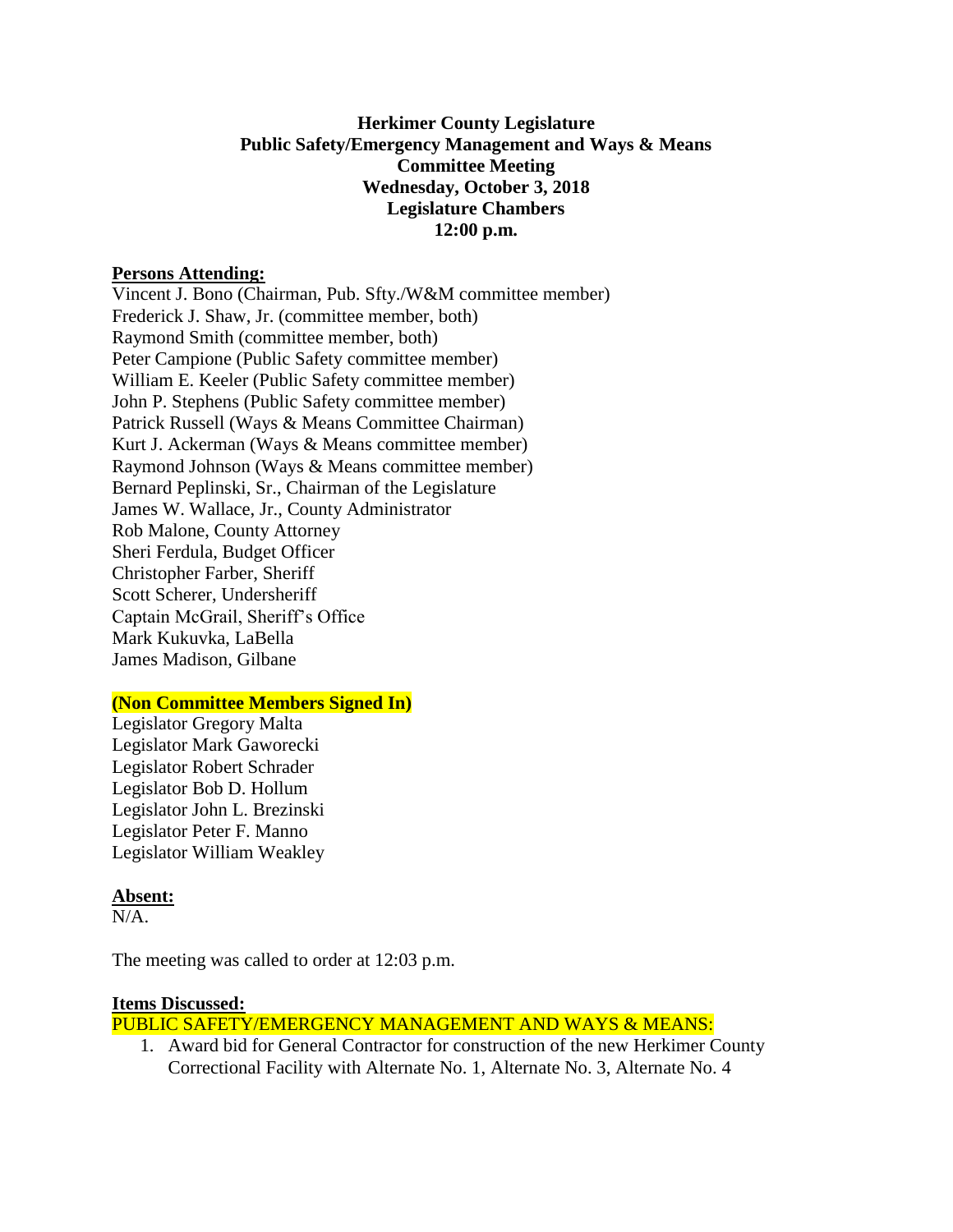- 2. Award bid for Electrical Contractor for construction of the new Herkimer County Correctional Facility
	- a. Electrical Contractor with Alternate EC-01
	- b. Electrical Contractor with Alternate EC-02
	- c. Electrical Contractor with no Alternate
- 3. Award bid for Mechanical Contractor for construction of the new Herkimer County Correctional Facility
- 4. Award bid for Plumbing Contractor for construction of the new Herkimer County Correctional Facility
- 5. Other Epoxy Alternate
- 6. Other Acoustical Baffles
- 7. Other Double Bunking
- 8. Other Carpeting
- 9. Other Rescind Admin. Building
- 10. Other Door Glazing
- 11. Other Authorizing contract modification with LaBella Associates Option B plus additional costs

# **Committee Vote Record:**

# PUBLIC SAFETY/EMERGENCY MANAGEMENT AND WAYS & MEANS:

Item #1 – On motion of Mr. Peplinski, seconded by Mr. Shaw for Public Safety/Emergency Management and on motion of Mr. Peplinski, seconded by Mr. Shaw for Ways & Means, Item #1 was voted on, approved and moved for Resolution. Unanimous.

Item #2 – Item #2a – On motion of Mr. Stephens, seconded by Mr. Shaw for Public Safety/Emergency Management and on motion of Mr. Smith, seconded by Mr. Peplinski for Ways & Means, a motion was made to award the bid for the Electrical Contractor with Alternate EC-01. Public Safety & Emergency Management vote: Yes: Shaw, Smith, Campione, Keeler, Stephens, Peplinski (6) No: Bono (1). Ways & Means vote: Yes: Shaw, Smith, Peplinski (3). No: Russell, Bono, Ackerman, Johnson (4). Motion denied.

Item #2b – On motion of Mr. Stephens, seconded by Mr. Keeler for Public Safety/Emergency Management and on motion of Mr. Bono, seconded by Mr. Russell for Ways & Means, a motion was made to award bid for the Electrical Contractor with Alternate EC-02. Public Safety & Emergency Management vote: Yes: Bono, Shaw, Keeler, Stephens (4) No: Smith, Campione, Peplinski (3) Ways & Means vote: Yes: Russell, Bono, Shaw (3) No: Smith, Ackerman, Johnson, Peplinski (4). Motion denied.

Item #2c – On motion of Mr. Peplinski, seconded by Mr. Campione for Public Safety/Emergency Management and on motion of Mr. Peplinski, seconded by Mr. Russell for Ways & Means, a motion was made to award bid for Electrical Contractor with no alternate. Item #2c was voted on, approved and moved for Resolution. Unanimous.